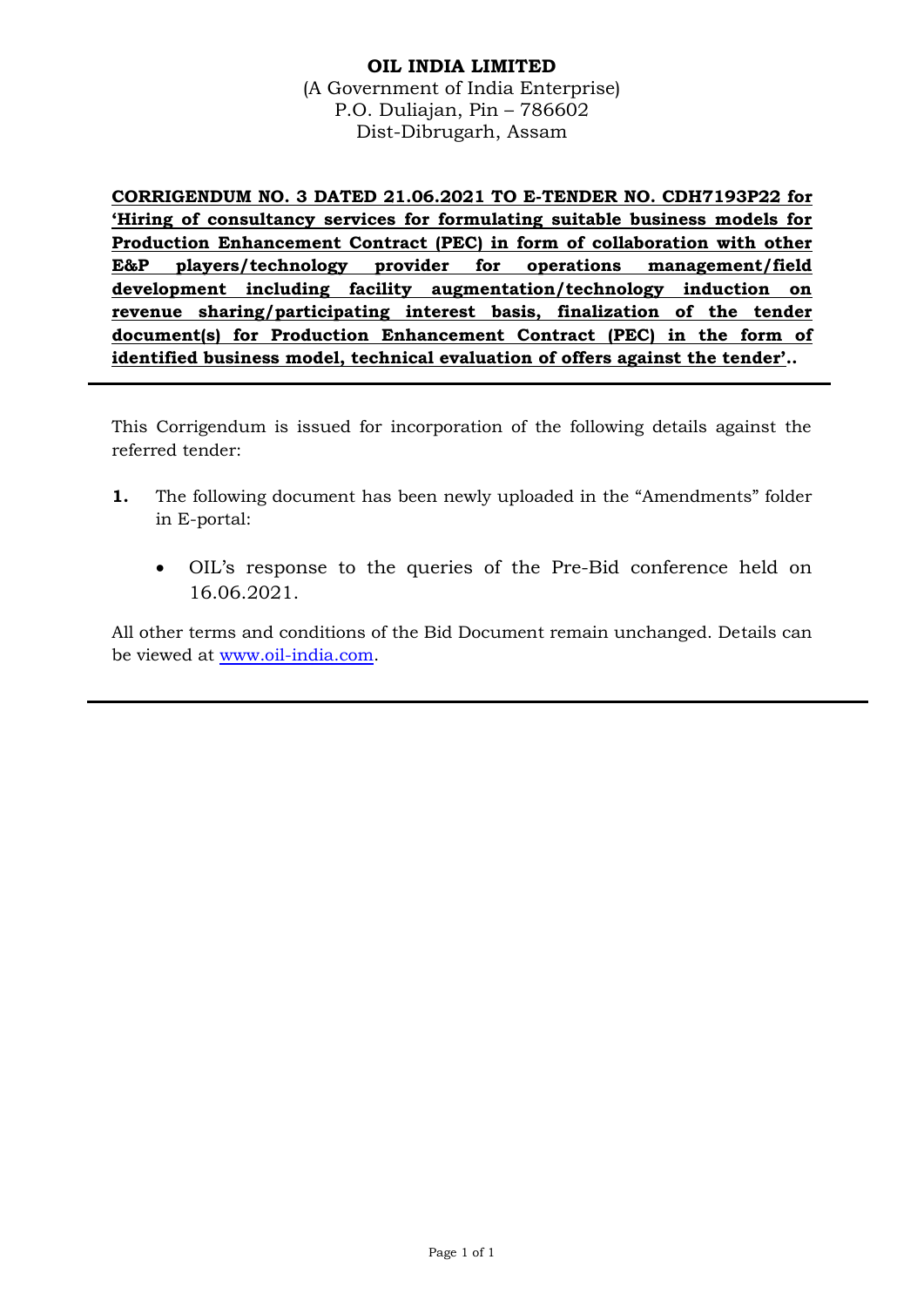**OIL's response to the queries of the Pre-Bid conference held on 16.06.2021 against IFB No. CDH7193P22 for 'Hiring of consultancy services for formulating suitable business models for Production Enhancement Contract (PEC) in form of collaboration with other E&P players/technology provider for operations management/field development including facility augmentation/technology induction on revenue sharing/participating interest basis, finalization of the tender document(s) for Production Enhancement Contract (PEC) in the form of identified business model, technical evaluation of offers against the tender'.**

| S1           | <b>Section</b>                                       | <b>Clause</b> | <b>Subject</b>                                                                                                                                                                                                                                                                                                                     | <b>Bidder M/s KPMG's Query</b>                                                                                                                                                                                                                                                                                                                                                                                                                                                                                                                                                                                                                                                                                                                                                                                                                                                                                                                                                                                                                                                                                                                                               | <b>Reply</b> |
|--------------|------------------------------------------------------|---------------|------------------------------------------------------------------------------------------------------------------------------------------------------------------------------------------------------------------------------------------------------------------------------------------------------------------------------------|------------------------------------------------------------------------------------------------------------------------------------------------------------------------------------------------------------------------------------------------------------------------------------------------------------------------------------------------------------------------------------------------------------------------------------------------------------------------------------------------------------------------------------------------------------------------------------------------------------------------------------------------------------------------------------------------------------------------------------------------------------------------------------------------------------------------------------------------------------------------------------------------------------------------------------------------------------------------------------------------------------------------------------------------------------------------------------------------------------------------------------------------------------------------------|--------------|
| No.          |                                                      | No.           |                                                                                                                                                                                                                                                                                                                                    |                                                                                                                                                                                                                                                                                                                                                                                                                                                                                                                                                                                                                                                                                                                                                                                                                                                                                                                                                                                                                                                                                                                                                                              |              |
| $\mathbf{1}$ | Notes to BEC<br>Clause 1.1<br>above and<br>4.0 below | D             | II. In case work<br>experience is not<br>against OIL's<br>Contract: Bidder<br>must submit the<br>following:<br>i) Contract<br>document<br>showing details<br>of work,<br>and<br>ii) Job<br>Completion<br>Certificate<br>showing:<br>(a) Quantity of<br>job done<br>(b) Nature of job<br>done and work<br>order<br>no./Contract no. | As per the above clause, OIL India has requested<br>for submission of LOI/EL/WO and Completion<br>certificates for the credentials submitted under<br>this clause for non-OIL contracts. However.<br>there are several assignments wherein the<br>consultant might have signed a prior Non-<br>Disclosure Agreement (NDA) with their Client<br>and would not be able to share the signed<br>contracts/LOI/Engagement letter and<br>Completion certificates as part of the bid<br>submission. Hence, we would request Client to<br>consider self certification by Client's senior<br>management (CEO/MD/COO) for completion of<br>the job. The self certification can be further<br>reviewed and certified by a practicing<br>Chartered/Cost Accountant (with Membership<br>Number and Firm Registration Number) and<br>may clearly mention the following details:<br><b>Brief of work</b><br><b>Contract Period</b><br>Value of work executed<br>Client's references with contact details<br>This is a very standard clause and is being<br>followed in all; recent RFP's by MoPNG as well<br>as Maharatna and Navratna PSU's such as<br>(ONGC, IOCL, HPCL, GAIL and others) | Not agreed.  |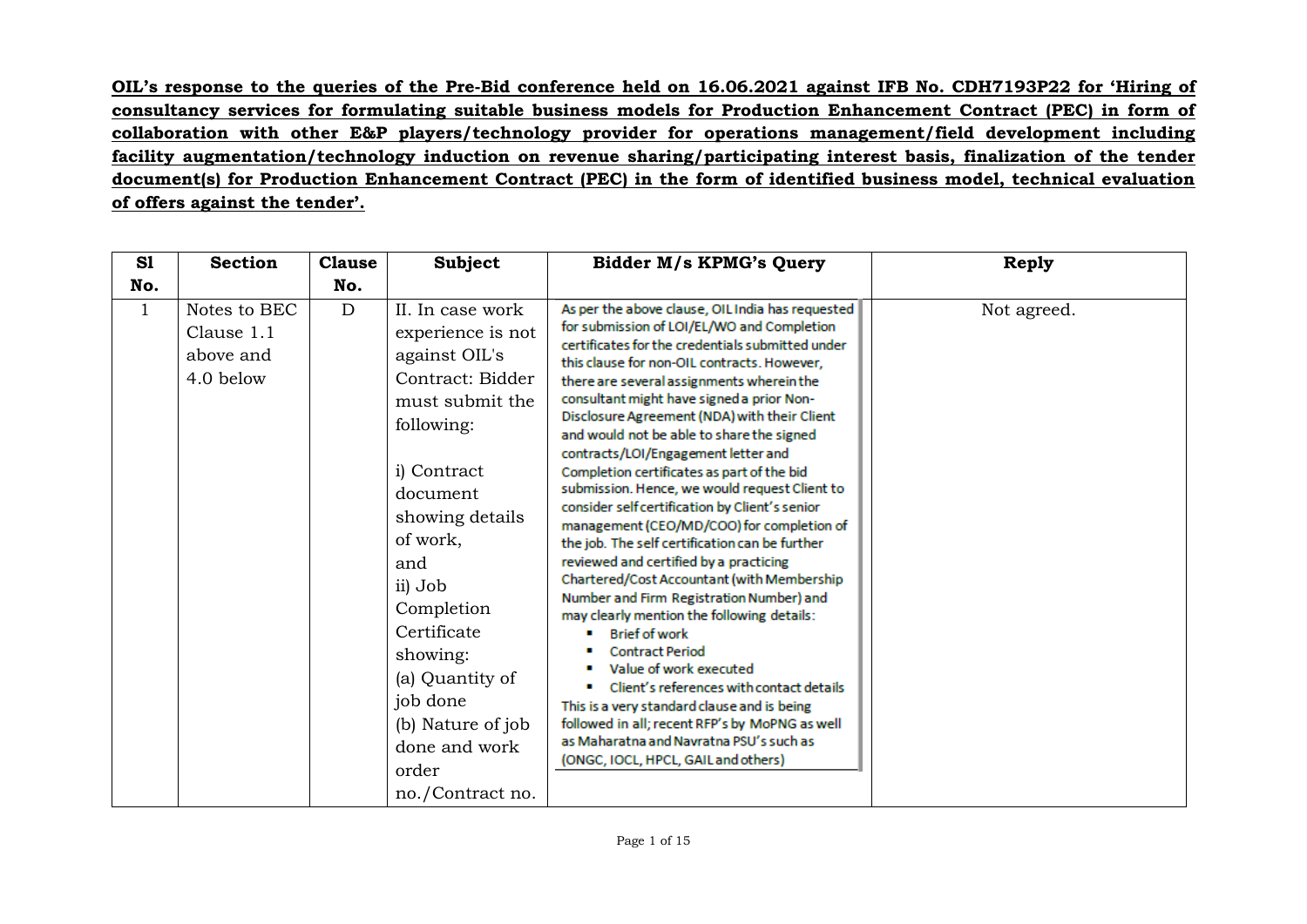|                |                           |              | (c) Contract<br>period and date<br>of completion<br>or<br>ii) SES (Service<br>Entry<br>Sheet)/Certificat<br>e of Payment<br>(COP) issued by<br>the company<br>indicating the<br>following:<br>(a) Work order<br>no./Contract no.<br>(b) Quantity<br>done<br>(c) Period of<br>service<br>(d) Nature of<br>service |                                                                                                                                         |                                                                     |
|----------------|---------------------------|--------------|------------------------------------------------------------------------------------------------------------------------------------------------------------------------------------------------------------------------------------------------------------------------------------------------------------------|-----------------------------------------------------------------------------------------------------------------------------------------|---------------------------------------------------------------------|
| $\overline{2}$ | Note to BEC<br>clause 1.1 | $\mathbf{A}$ | 'SIMILAR WORK'<br>mentioned in                                                                                                                                                                                                                                                                                   | For qualification against this clause the<br>consultant can also showcase some of the<br>similar projects executed Globally which would | Experience of Subsidiary or parent<br>company may be considered for |
|                | above and                 |              | para 1.1 above                                                                                                                                                                                                                                                                                                   | fall under a separate member firm and hence                                                                                             | experience of more than one                                         |
|                | 4.0 below                 |              | means                                                                                                                                                                                                                                                                                                            |                                                                                                                                         | contract. However the bidder at its                                 |
|                |                           |              | experience of                                                                                                                                                                                                                                                                                                    |                                                                                                                                         | own shall have to meet the                                          |
|                |                           |              | successfully                                                                                                                                                                                                                                                                                                     |                                                                                                                                         | experience criteria as mentioned in                                 |
|                |                           |              | completing                                                                                                                                                                                                                                                                                                       |                                                                                                                                         | BEC clause 1.1.                                                     |
|                |                           |              | consulting                                                                                                                                                                                                                                                                                                       |                                                                                                                                         |                                                                     |
|                |                           |              | assignment(s)<br>related to                                                                                                                                                                                                                                                                                      |                                                                                                                                         | Necessary clause regarding the                                      |
|                |                           |              | business model                                                                                                                                                                                                                                                                                                   |                                                                                                                                         |                                                                     |
|                |                           |              |                                                                                                                                                                                                                                                                                                                  |                                                                                                                                         | same shall be incorporated in                                       |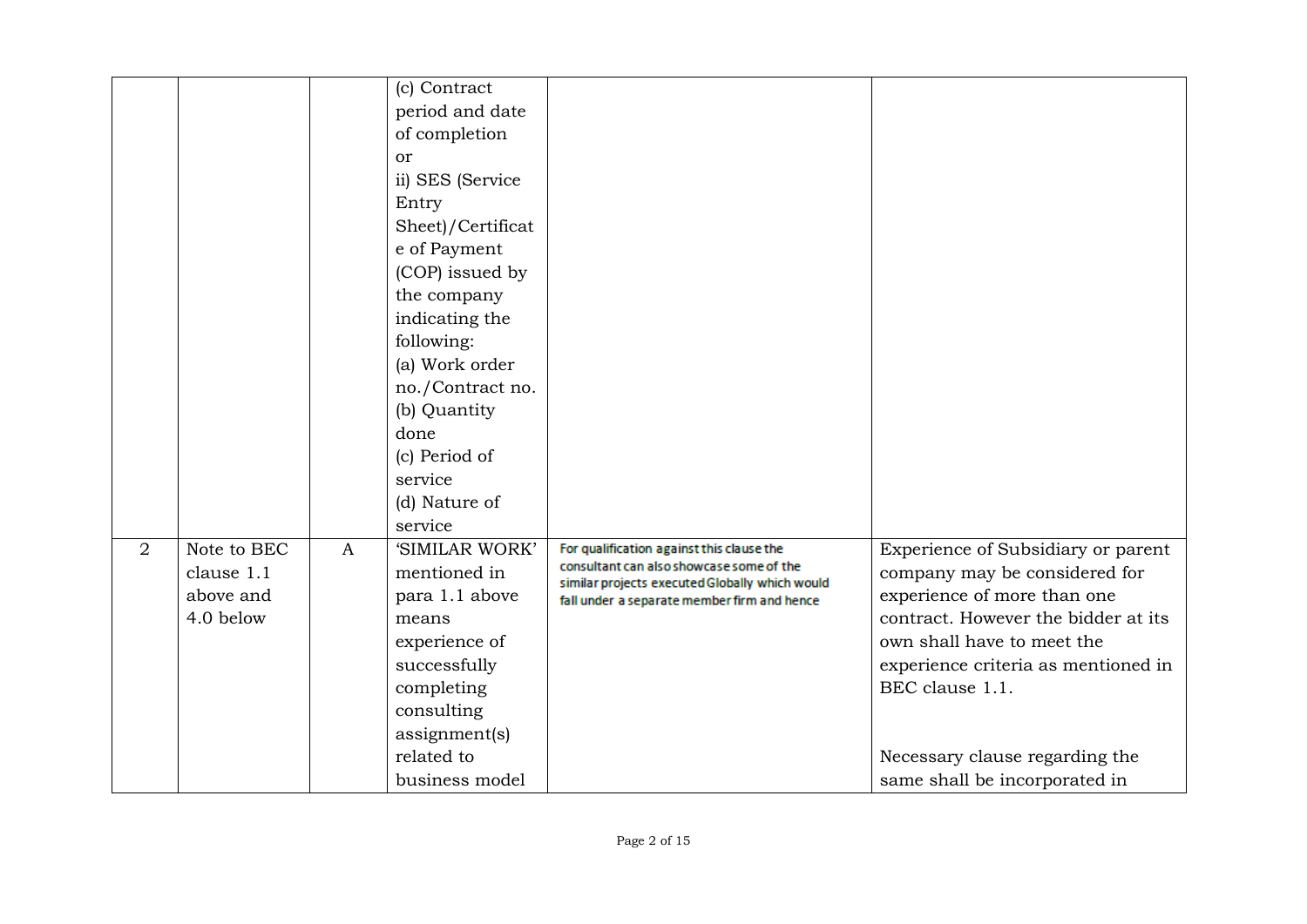|   |                                                                                              |     | of Production<br>Enhancement<br>Contracts (PEC)<br>in upstream oil<br>and gas sector<br>for oil or gas<br>fields.                                                                                                                                                                                                                                                                              | legal entity of the Consultant. Hence, we would<br>request Client to kindly consider credentials<br>from sublicensee/ member of same network of<br>firms to be permissible provided a undertaking<br>to be provided by the authorized signatory of<br>the bidder clearly stating the relationship<br>between the two entities and that they will be<br>able to draw resources/expertise from them as<br>and when required to fulfill the commitments.<br>This is a very common clause and has been<br>included in all recent PSU tenders | BEC/BRC.                                                                                                                                                                                                                   |
|---|----------------------------------------------------------------------------------------------|-----|------------------------------------------------------------------------------------------------------------------------------------------------------------------------------------------------------------------------------------------------------------------------------------------------------------------------------------------------------------------------------------------------|------------------------------------------------------------------------------------------------------------------------------------------------------------------------------------------------------------------------------------------------------------------------------------------------------------------------------------------------------------------------------------------------------------------------------------------------------------------------------------------------------------------------------------------|----------------------------------------------------------------------------------------------------------------------------------------------------------------------------------------------------------------------------|
| 3 | Quality &<br>Cost Based<br>Selection<br>$(QCBS)$ -<br>Scoring and<br>Evaluation<br>Criteria. | 4.0 | Experience of<br>successfully<br>executing/compl<br>eting consulting<br>assignment(s)<br>related to<br>business model<br>of Production<br>Enhancement<br>Contracts (PEC)<br>under a single<br>contract in<br>upstream oil and<br>gas sector for oil<br>or gas<br>fields/part of oil<br>or gas<br>field/cluster of<br>oil or gas wells,<br>during the last<br>07 (Seven) years<br>reckoned from | We understand that the main<br>objective of the<br>Client here is to evaluate the<br>experience of the<br>consultant related to PEC contracts<br>hence,<br>would request Client to kindly make<br>the scoring<br>against this clause more<br>proportionate. We<br>request you to kindly consider the<br>following:<br>05 or more consulting contracts -<br>30 marks<br>3-4 or more consulting contracts –<br>25 marks<br>1-2 or more consulting contracts –<br>10 marks                                                                  | Scoring shall be modified as given<br>below for Clause No. 4.0 (QCBS) of<br><b>BEC BRC:</b><br>$\triangleright$ For 2.a) of QCBS – 30 marks<br>For 2.b) of QCBS – 22 marks<br>$\triangleright$ For 2.c) of QCBS – 15 marks |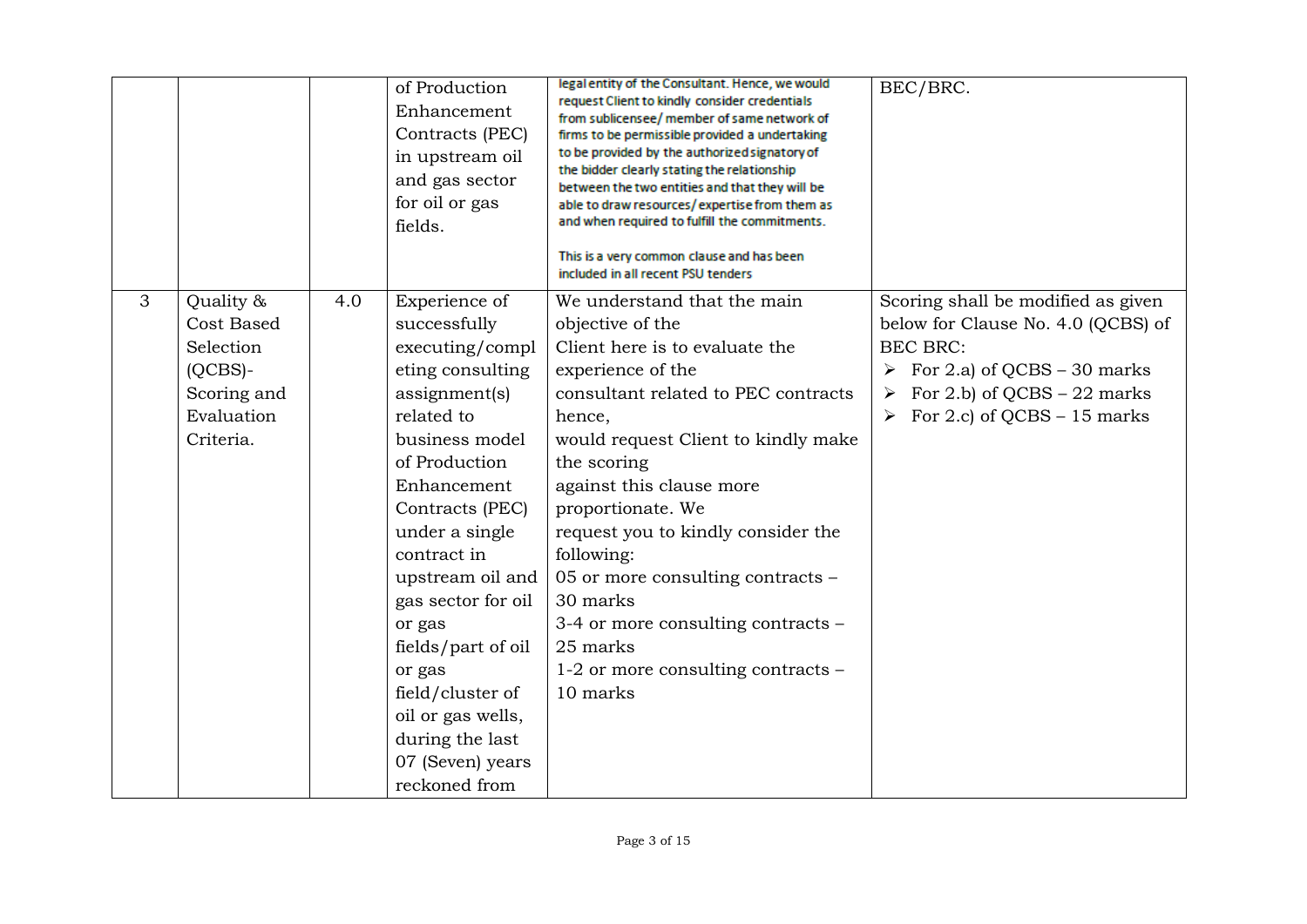|                |                                                                                                                                                    |                        | the original bid                                   |                                                                                                                                                                                                                                                                                                                                                                                                                                                                                           |                                                                                                                                                                                                                                                                                                                                                                                                                                                                           |
|----------------|----------------------------------------------------------------------------------------------------------------------------------------------------|------------------------|----------------------------------------------------|-------------------------------------------------------------------------------------------------------------------------------------------------------------------------------------------------------------------------------------------------------------------------------------------------------------------------------------------------------------------------------------------------------------------------------------------------------------------------------------------|---------------------------------------------------------------------------------------------------------------------------------------------------------------------------------------------------------------------------------------------------------------------------------------------------------------------------------------------------------------------------------------------------------------------------------------------------------------------------|
|                |                                                                                                                                                    |                        | closing date.                                      |                                                                                                                                                                                                                                                                                                                                                                                                                                                                                           |                                                                                                                                                                                                                                                                                                                                                                                                                                                                           |
| $\overline{4}$ | QUALITY &<br><b>COST</b><br><b>BASED</b><br><b>SELECTION</b><br>$(QCBS)$ -<br><b>SCORING</b><br><b>AND</b><br><b>EVALUATION</b><br><b>CRITERIA</b> | 3.2                    | Core team<br>Members<br>(Minimum three<br>members) | Request Client to kindly consider<br>overall experience of 5 years instead<br>of minimum eight (08) years of<br>experience                                                                                                                                                                                                                                                                                                                                                                | Clause shall be modified as given<br>below in Clause No. 4.0 (QCBS) 3.2<br>of BEC/BRC, Part-III SCC Sl No.<br>12 and Checklist for BEC:<br>Core team Members (Minimum<br>three members):<br>MBA/CA/CMA/M.Com./M.Sc./M.<br>Tech or equivalent qualified with<br>minimum five (05) years of<br>experience in handling<br>Financial/M&A advisory<br>assignments and must have<br>worked in 02 (Two) numbers of<br>completed financial/M&A<br>assignments in upstream oil and |
| 5              | QUALITY &<br>COST<br><b>BASED</b><br><b>SELECTION</b><br>$(OCBS)$ -<br><b>SCORING</b><br><b>AND</b><br><b>EVALUATION</b><br><b>CRITERIA</b>        | Genera<br>$\mathbf{1}$ | General                                            | To make the bid process more<br>competitive and to ensure that the<br>consultant has the right<br>understanding of scope, robust<br>approach methodology as well as<br>workplan to execute the project as<br>per the desired scope. We request<br>Client to kindly allot a 25-30 marks<br>on a "Technical presentation" by the<br>consultant to the Client's evaluation<br>committee which can be scheduled<br>right after bid submission. This is<br>common practice followed in similar | gas international transaction.<br>Not Agreed.                                                                                                                                                                                                                                                                                                                                                                                                                             |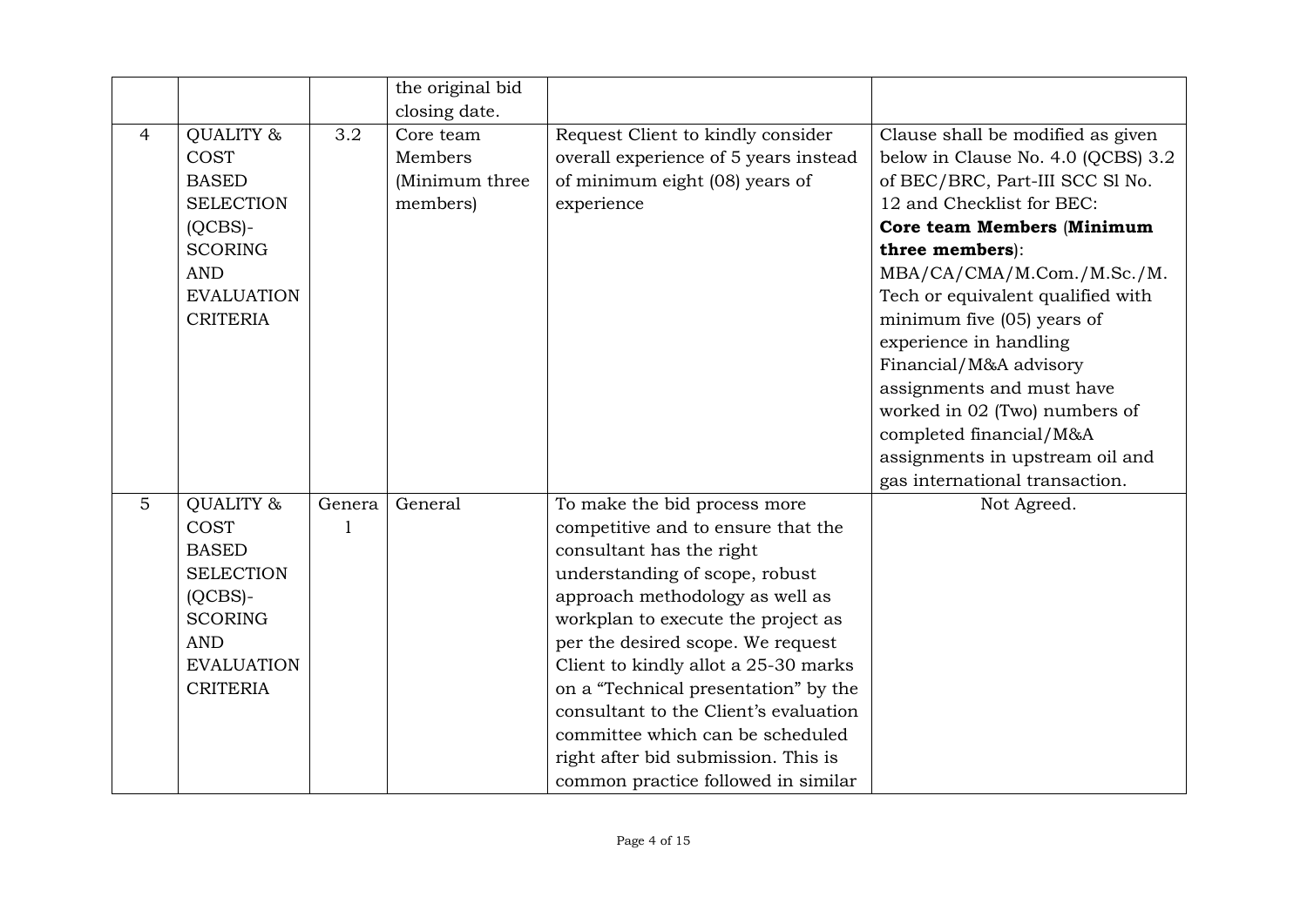|                |                                                                                                                                                    |             |                                                                                                                                                                                     | tender especially the ones which<br>involves selection of consultant for<br>any strategic initiative.                                                                                                                                                                                                                                   |                                                                                      |
|----------------|----------------------------------------------------------------------------------------------------------------------------------------------------|-------------|-------------------------------------------------------------------------------------------------------------------------------------------------------------------------------------|-----------------------------------------------------------------------------------------------------------------------------------------------------------------------------------------------------------------------------------------------------------------------------------------------------------------------------------------|--------------------------------------------------------------------------------------|
| 6              | QUALITY &<br><b>COST</b><br><b>BASED</b><br><b>SELECTION</b><br>$(QCBS)$ -<br><b>SCORING</b><br><b>AND</b><br><b>EVALUATION</b><br><b>CRITERIA</b> | Genera<br>1 | General                                                                                                                                                                             | Client to kindly consider the same.<br>We would earnestly request Client to<br>kindly<br>consider a 70:30 weightage on<br>technical:<br>financial score rather than the<br>present approach of 60:40.                                                                                                                                   | Not Agreed                                                                           |
| $\overline{7}$ | Due date of<br>submission                                                                                                                          |             |                                                                                                                                                                                     | We would earnestly request<br>extension of due date of submission<br>by two weeks in order for us to<br>complete all mandatory internal risk<br>processes and approvals.                                                                                                                                                                | Shall be extended for 01 (One)<br>week after uploading the changes<br>in the tender. |
| 8              | GCC                                                                                                                                                | 1.2.2       | Contractor:<br>"Shall mean the<br>person or<br>persons,<br>firm or<br><b>COMPANY</b> or<br>corporation<br>incorporated in<br>India<br>or abroad, who<br>has<br>been awarded<br>with | We would request OIL to make the<br>followingchanges in the clause:<br>"Shall mean the person or<br>persons, firm orCOMPANY or<br>corporation incorporated inIndia<br>or abroad, who has been<br>awarded with the contract and<br>includes contractor's legal<br>representatives, his successors in<br>interest and permitted assigns." | Not Agreed.                                                                          |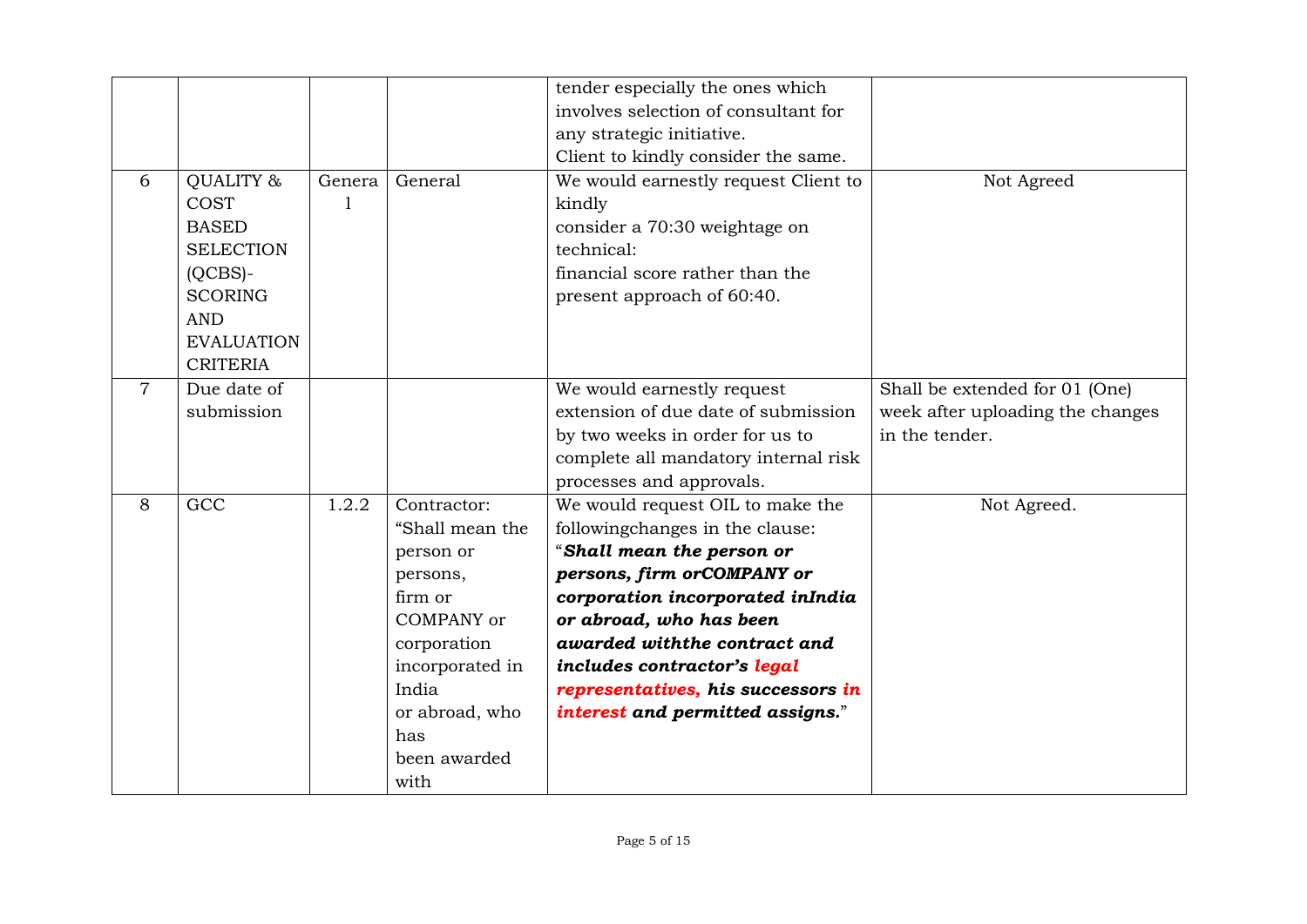|   |     |      | the contract and  |                                     |             |
|---|-----|------|-------------------|-------------------------------------|-------------|
|   |     |      | includes          |                                     |             |
|   |     |      | contractor's      |                                     |             |
|   |     |      | legal             |                                     |             |
|   |     |      | representatives,  |                                     |             |
|   |     |      | his successors in |                                     |             |
|   |     |      | interest and      |                                     |             |
|   |     |      | permitted         |                                     |             |
|   |     |      | assigns."         |                                     |             |
| 9 | GCC | 20.1 | "Except as        | We would request OIL to make the    | Not Agreed. |
|   |     |      | provided          | followingchanges in the clause:     |             |
|   |     |      | hereof            | "Except as provided hereof          |             |
|   |     |      | <b>CONTRACTOR</b> | <b>CONTRACTORagrees to protect,</b> |             |
|   |     |      | agrees to         | defend, indemnify and hold          |             |
|   |     |      | protect,          | <b>COMPANY</b> harmless from and    |             |
|   |     |      | defend,           | against all claims, suits,          |             |
|   |     |      | indemnify         | demands and causes of action,       |             |
|   |     |      | and hold          | liabilities, expenses, cost, liens  |             |
|   |     |      | <b>COMPANY</b>    | and judgments of every kind and     |             |
|   |     |      | harmless from     | character, without limit, which     |             |
|   |     |      | and               | may arise in favour of              |             |
|   |     |      | against all       | <b>CONTRACTOR's employees,</b>      |             |
|   |     |      | claims,           | agents, CONTRACTORs and sub-        |             |
|   |     |      | suits, demands    | <b>CONTRACTORs or</b>               |             |
|   |     |      | and causes of     | their employees or in favour of     |             |
|   |     |      | action,           | any third party(is) on account of   |             |
|   |     |      | liabilities,      | bodily injury or death, or damage   |             |
|   |     |      | expenses,         | to personnel/property as a result   |             |
|   |     |      | cost, liens and   | of the operations contemplated      |             |
|   |     |      | judgments of      | hereby,                             |             |
|   |     |      | every             | regardless of whether or not said   |             |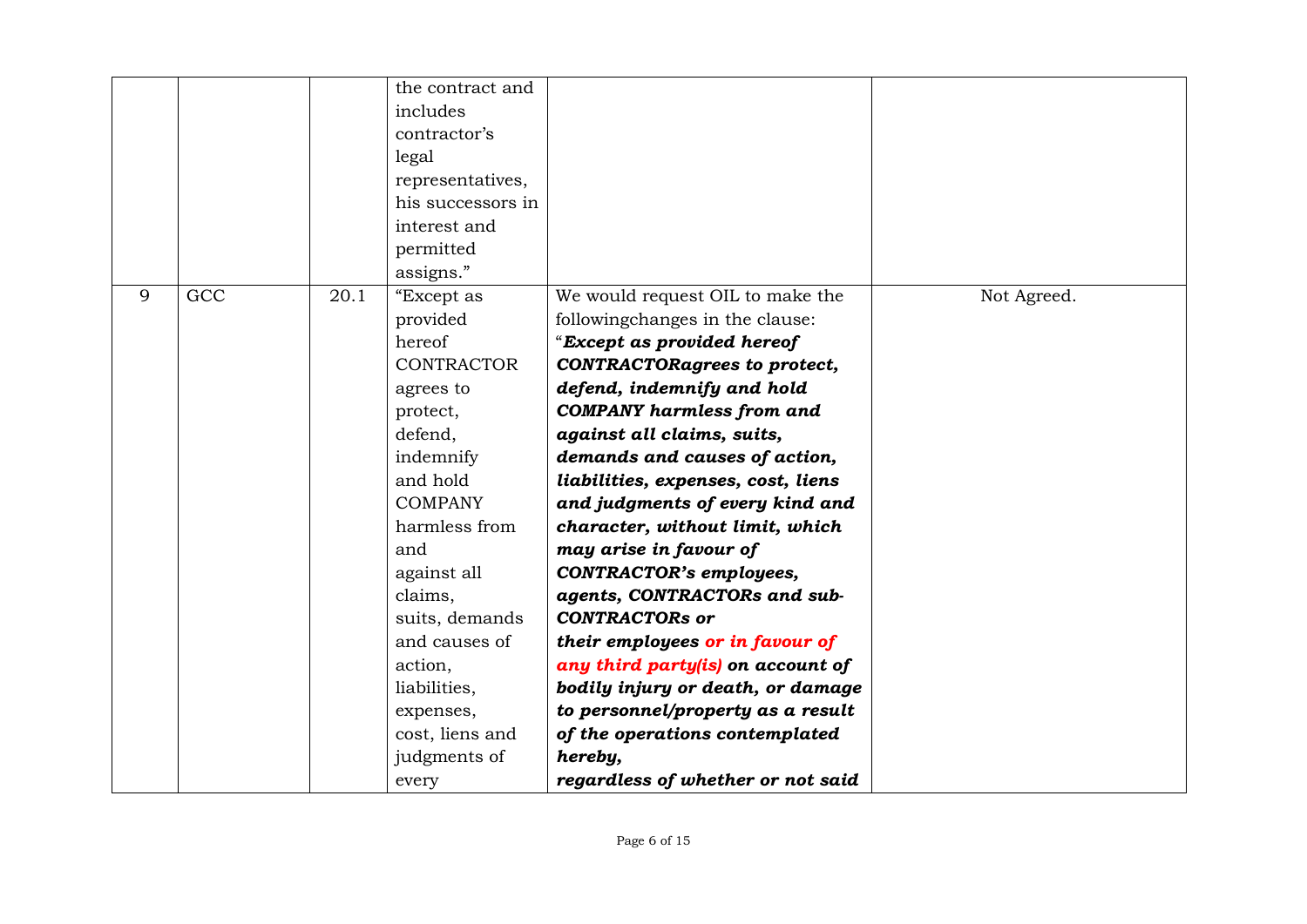| kind and           | claims, demands or causes of       |
|--------------------|------------------------------------|
| character,         | action arise out of the negligence |
| without limit,     | or otherwise, in whole or in part  |
| which              | or other faults."                  |
| may arise in       |                                    |
| favour of          |                                    |
| CONTRACTOR's       |                                    |
| employees,         |                                    |
| agents,            |                                    |
| <b>CONTRACTORS</b> |                                    |
| and                |                                    |
| sub-               |                                    |
| <b>CONTRACTORS</b> |                                    |
| or their           |                                    |
| employees or       |                                    |
| in favour of any   |                                    |
| third              |                                    |
| party(is) on       |                                    |
| account            |                                    |
| of bodily injury   |                                    |
| <sub>or</sub>      |                                    |
| death, or          |                                    |
| damage to          |                                    |
| personnel/prope    |                                    |
| rty                |                                    |
| as a result of the |                                    |
| operations         |                                    |
| contemplated       |                                    |
| hereby,            |                                    |
| regardless of      |                                    |
| whether or not     |                                    |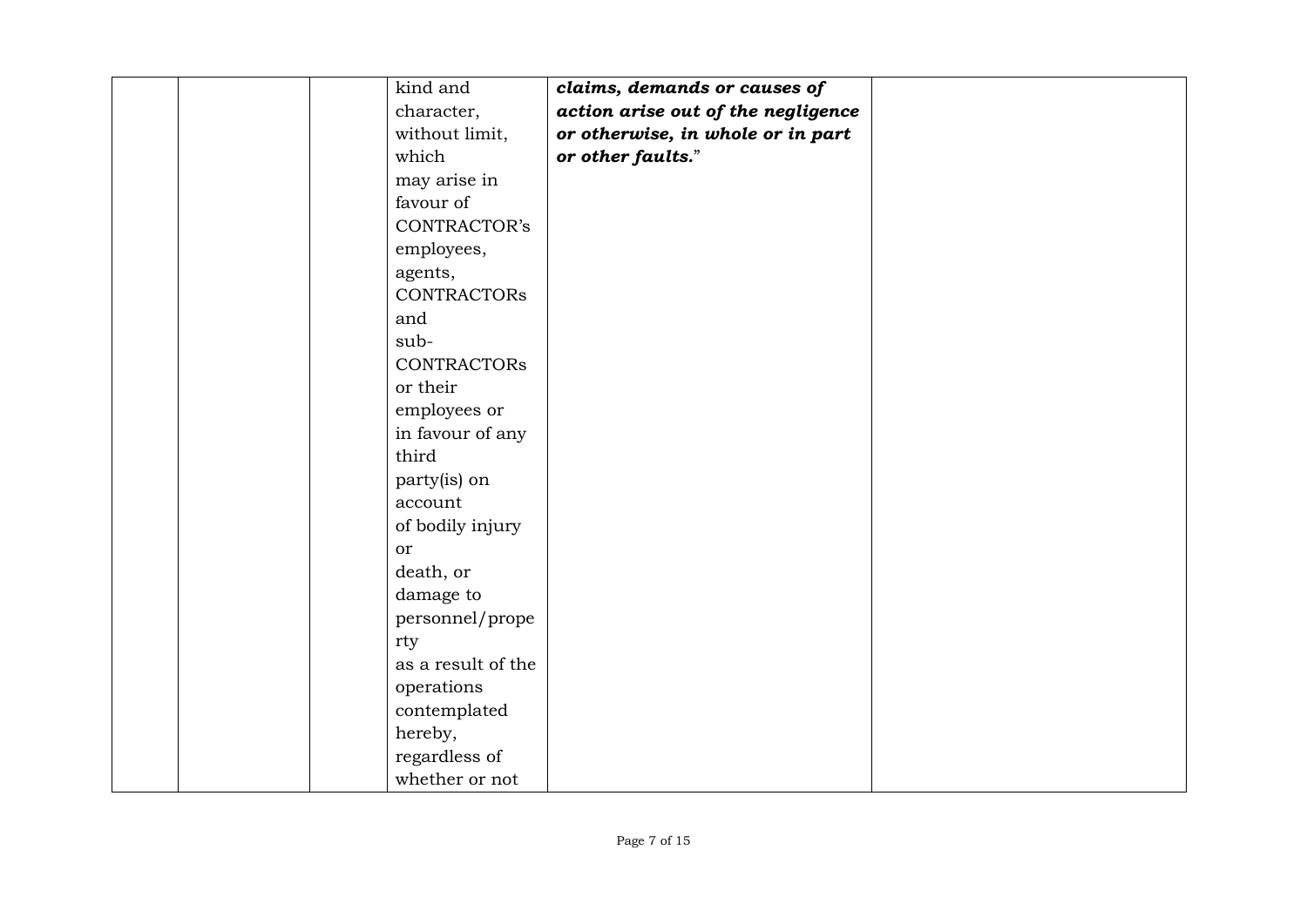|    |                  |        | said             |                                        |                                      |
|----|------------------|--------|------------------|----------------------------------------|--------------------------------------|
|    |                  |        | claims, demands  |                                        |                                      |
|    |                  |        | <sub>or</sub>    |                                        |                                      |
|    |                  |        | causes of action |                                        |                                      |
|    |                  |        | arise            |                                        |                                      |
|    |                  |        | out of the       |                                        |                                      |
|    |                  |        | negligence       |                                        |                                      |
|    |                  |        | or otherwise, in |                                        |                                      |
|    |                  |        | whole or in part |                                        |                                      |
|    |                  |        | or               |                                        |                                      |
|    |                  |        | other faults."   |                                        |                                      |
| 10 | GCC              | 42.1   | Sole arbitrator  | Sole arbitrator applicable in case the | Not Agreed.                          |
|    |                  | (4)    |                  | claim                                  |                                      |
|    |                  |        |                  | amount exceeds Rs. 25 Lakhs upto       |                                      |
|    |                  |        |                  | Rs. 25                                 |                                      |
|    |                  |        |                  | Crore, be appointed mutually by        |                                      |
|    |                  |        |                  | both the parties, or in accordance     |                                      |
|    |                  |        |                  | with the provisions of the             |                                      |
|    |                  |        |                  | Arbitration and Conciliation Act,      |                                      |
|    |                  |        |                  | 1996 including any subsequent          |                                      |
|    |                  |        |                  | amendments thereto.                    |                                      |
| 11 | GCC              | 42.4   | Outside Expert   | Outside Expert Committee ('OEC')       | Not Agreed.                          |
|    |                  | (1st)  | Committee        | for settlement for disputes by way of  |                                      |
|    |                  | paragr | (OEC)            | conciliation be appointed mutually     |                                      |
|    |                  | aph    |                  | by both the parties instead of         |                                      |
|    |                  | and    |                  | Corporate Business Committee, OIL      |                                      |
|    |                  | Sub-   |                  | only.                                  |                                      |
|    |                  | Clause |                  |                                        |                                      |
|    |                  | (b)    |                  |                                        |                                      |
| 12 | <b>TERMS OF</b>  | Clause | Legal services   | We would request clarity from OIL if   | This clause refers to formulation of |
|    | <b>REFERENCE</b> | 3.0    | clarification    | the following involves providing any   | Business Model taking into           |
|    |                  |        |                  |                                        |                                      |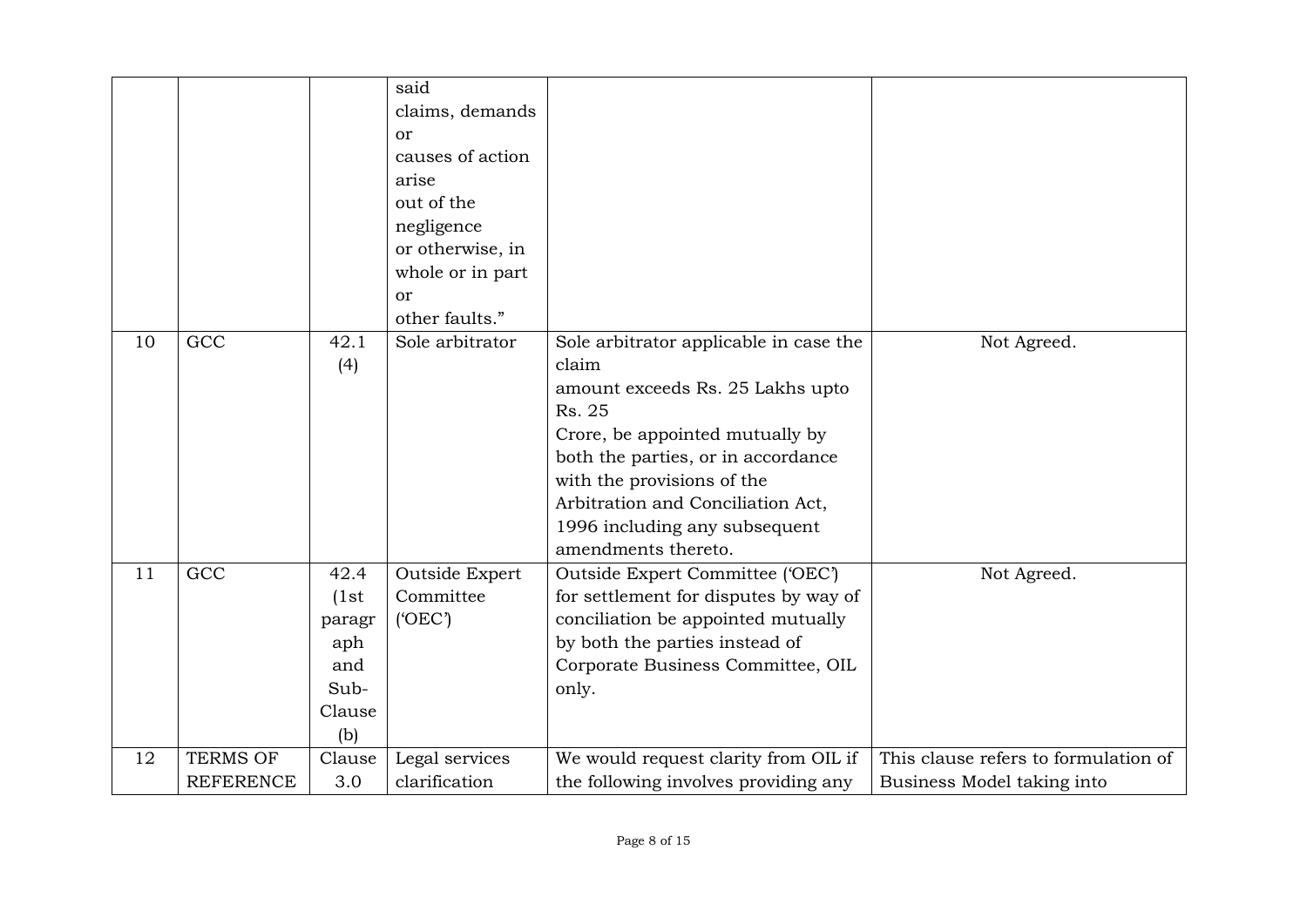|    | <b>AND</b>         | (iv)(a), |                | kind of legal services:                | consideration all the legal aspects  |
|----|--------------------|----------|----------------|----------------------------------------|--------------------------------------|
|    | <b>TECHNICAL</b>   | (b), (C) |                | The scope of Work lists one of the     | that is required to be considered in |
|    | <b>SPECIFICATI</b> |          |                | activities as development of           | a PEC.                               |
|    | <b>ONS</b>         |          |                | business model wherein, business       |                                      |
|    | OF                 |          |                | model shall consist of inter alia,     |                                      |
|    | <b>EQUIPMENT</b>   |          |                | 'formulation of fit-for-purpose models |                                      |
|    |                    |          |                | for PEC along with legal,              |                                      |
|    |                    |          |                | regulatory and economic                |                                      |
|    |                    |          |                | framework' and requires the            |                                      |
|    |                    |          |                | Consultant to 'study                   |                                      |
|    |                    |          |                | the fiscal regime, various             |                                      |
|    |                    |          |                | contracts, petroleum laws and          |                                      |
|    |                    |          |                | other applicable legislation'.         |                                      |
| 13 | <b>TERMS OF</b>    | Clause   | Legal services | We would request clarity from OIL if   | This clause refers to formulation of |
|    | <b>REFERENCE</b>   | 3.0      | clarification  | the following involves providing any   | Business Model taking into           |
|    | <b>AND</b>         | (v)(a)   |                | kind of legal services:                | consideration all the legal aspects  |
|    | <b>TECHNICAL</b>   |          |                | As per this clause, the Consultant     | that is required to be considered in |
|    | <b>SPECIFICATI</b> |          |                | shall be required to assist OIL in     | a PEC.                               |
|    | <b>ONS OF</b>      |          |                | 'preparation of tender documents       |                                      |
|    | <b>EQUIPMENT</b>   |          |                | in all respects, techno-commercial     |                                      |
|    |                    |          |                | terms, protective clauses like         |                                      |
|    |                    |          |                | representations                        |                                      |
|    |                    |          |                | and warranties etc.'                   |                                      |
| 14 | <b>TERMS OF</b>    | Clause   | Legal services | We would request clarity from OIL if   | This clause refers to formulation of |
|    | <b>REFERENCE</b>   | II $(d)$ | clarification  | the following involves providing any   | Business Model taking into           |
|    | <b>AND</b>         |          |                | kind of legal services:                | consideration all the legal aspects  |
|    | <b>TECHNICAL</b>   |          |                | Deliverables under Phase-II requires   | that is required to be considered in |
|    | <b>SPECIFICATI</b> |          |                | the                                    | a PEC.                               |
|    | <b>ONS</b>         |          |                | Consultant to prepare the 'draft       |                                      |
|    | OF                 |          |                | tender                                 |                                      |
|    | <b>EQUIPMENT</b>   |          |                | document including (but not            |                                      |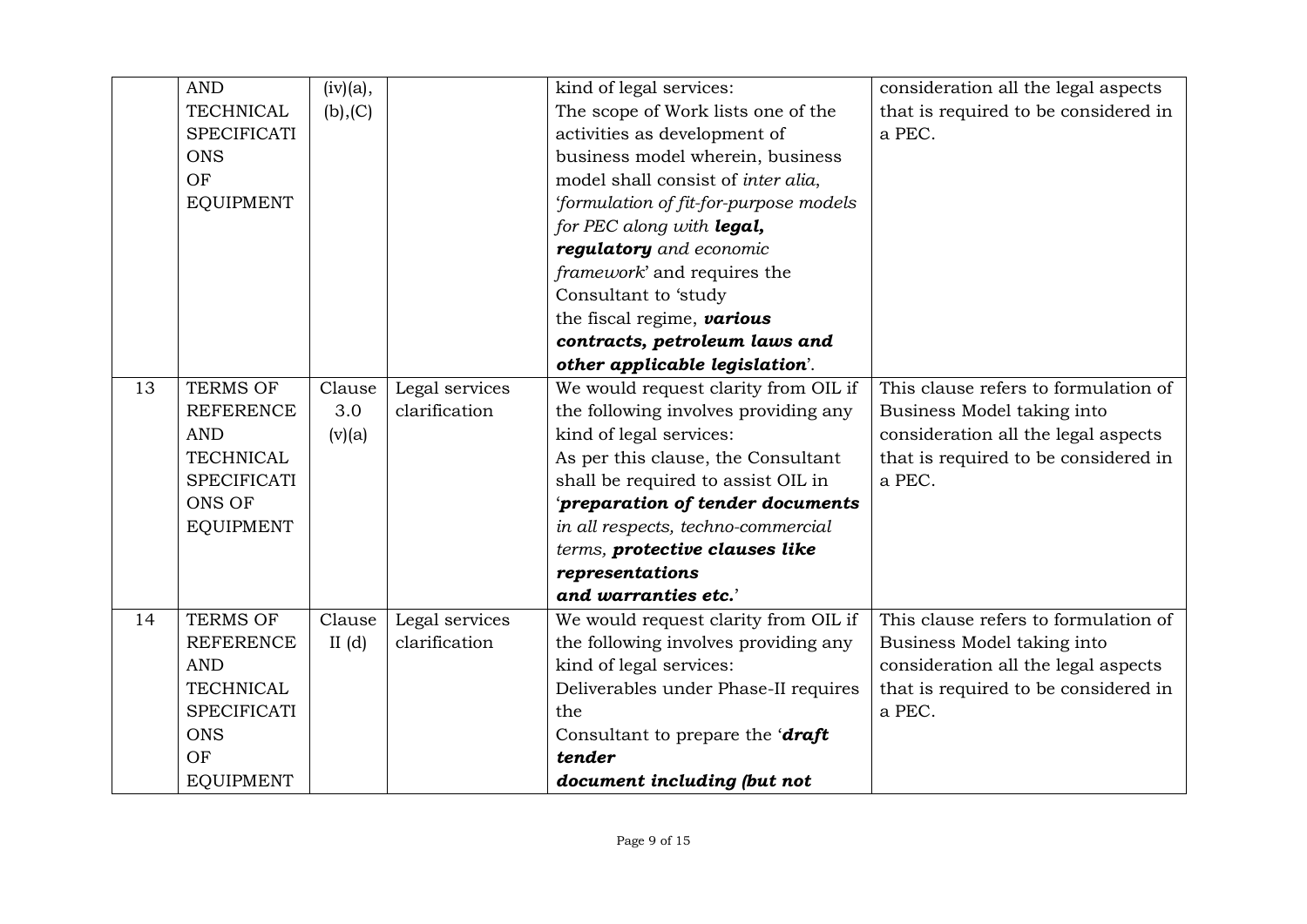|    |                    |        |                    | limited to)                          |                                     |
|----|--------------------|--------|--------------------|--------------------------------------|-------------------------------------|
|    |                    |        |                    | bidders eligibility criteria, bid    |                                     |
|    |                    |        |                    | evaluation &                         |                                     |
|    |                    |        |                    | rejection criteria (technical and    |                                     |
|    |                    |        |                    | financial), scope of work (sow),     |                                     |
|    |                    |        |                    | special conditions of contract       |                                     |
|    |                    |        |                    | (SCC).                               |                                     |
| 15 | <b>TERMS OF</b>    | Clause | Legal services     | We would request clarity from OIL if | Contractor shall only structure and |
|    | <b>REFERENCE</b>   | (x)    | clarification      | the following involves providing any | assist OIL in any proceedings       |
|    | <b>AND</b>         |        |                    | kind of legal services:              | relating to Legal and Regulatory    |
|    | <b>TECHNICAL</b>   |        |                    | This clause requires Consultant to   | requirements and in managing the    |
|    | <b>SPECIFICATI</b> |        |                    | 'structure and assist OIL in any     | tender preparation and evaluating   |
|    | <b>ONS</b>         |        |                    | proceedings relating to legal and    | process.                            |
|    | OF                 |        |                    | regulatory requirements and in       | OIL's Legal department shall take   |
|    | <b>EQUIPMENT</b>   |        |                    | managing the tender preparation and  | care Legal issues.                  |
|    |                    |        |                    | evaluating                           |                                     |
|    |                    |        |                    | process.'                            |                                     |
| 16 | <b>SPECIAL</b>     | Point  | Conflict of        | We would like to request OIL for     | Not Agreed.                         |
|    | <b>CONDITIONS</b>  | 12(iv) | Interest:          | curtailment of such obligations and  |                                     |
|    | OF                 |        | The contractor     | requirement to Engagement Team       |                                     |
|    | <b>CONTRACT</b>    |        | shall              | only.                                |                                     |
|    | (SCC)              |        | not work for       |                                      |                                     |
|    |                    |        | either             |                                      |                                     |
|    |                    |        | party in a         |                                      |                                     |
|    |                    |        | transaction        |                                      |                                     |
|    |                    |        | and endeavor to    |                                      |                                     |
|    |                    |        | avoid situations   |                                      |                                     |
|    |                    |        | wherein, it might  |                                      |                                     |
|    |                    |        | have a conflict of |                                      |                                     |
|    |                    |        | interest. The      |                                      |                                     |
|    |                    |        | contractor must    |                                      |                                     |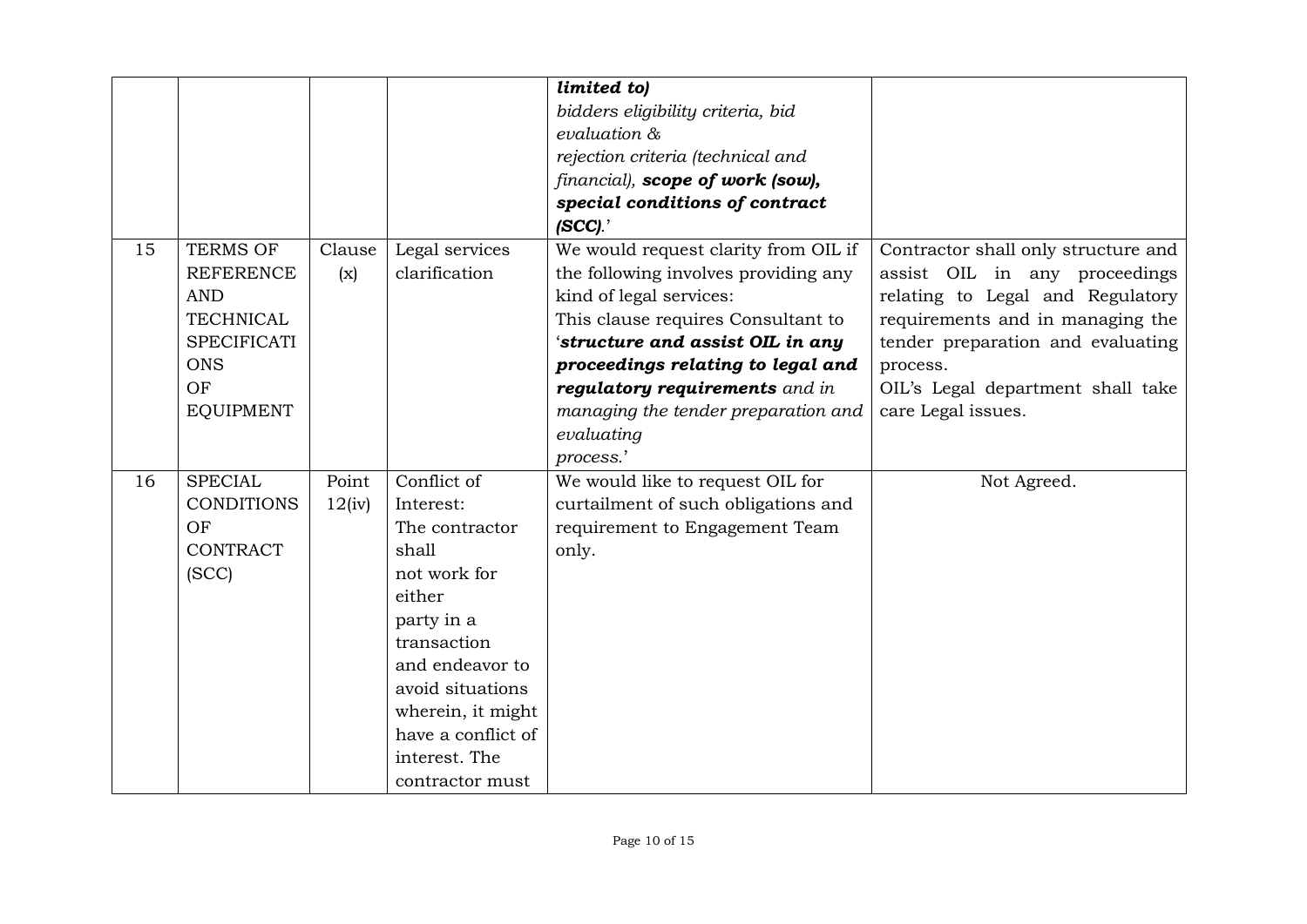|    |                                                                       |                                | keep<br>OIL informed for<br>any<br>potential conflict<br>of<br>Interest that<br>may<br>arise from time<br>to<br>time.                                                                                                                                                                                                     |                                                                                                                                                              |                                                                                                                                                                                                                                                                                                                                                                                                                                                                                |
|----|-----------------------------------------------------------------------|--------------------------------|---------------------------------------------------------------------------------------------------------------------------------------------------------------------------------------------------------------------------------------------------------------------------------------------------------------------------|--------------------------------------------------------------------------------------------------------------------------------------------------------------|--------------------------------------------------------------------------------------------------------------------------------------------------------------------------------------------------------------------------------------------------------------------------------------------------------------------------------------------------------------------------------------------------------------------------------------------------------------------------------|
| 17 | <b>SPECIAL</b><br><b>CONDITIONS</b><br>OF<br><b>CONTRACT</b><br>(SCC) | Clause<br>23<br>('Penal<br>ty' | For Phase-1, the<br>timeline for<br>submission of<br>report<br>on Phase-I will<br>be 07<br>(Seven) weeks<br>from the date of<br>Notification for<br>Phase-I by OIL.<br>Failure to<br>comply<br>with the<br>prescribed<br>timeline for<br>reasons<br>attributable to<br>the<br>contractor will<br>lead<br>to penalty $(a)$ | We would like to request OIL for<br>restriction of applicable penalty in<br>aggregate under this RFP to 10% of<br>contract value under all<br>circumstances. | Clause shall be modified as given<br>below:<br>For Phase-1, the timeline for<br>submission of report on Phase-I<br>will be 07 (Seven) weeks from the<br>date of Notification for Phase-I by<br>OIL. Failure to comply with the<br>prescribed timeline for reasons<br>attributable to the contractor will<br>lead to penalty $@10\%$ of Phase-I<br>rate per day considering seven<br>weeks for the total Phase- I rate<br>upto a maximum of 15% of the<br>total Contract value. |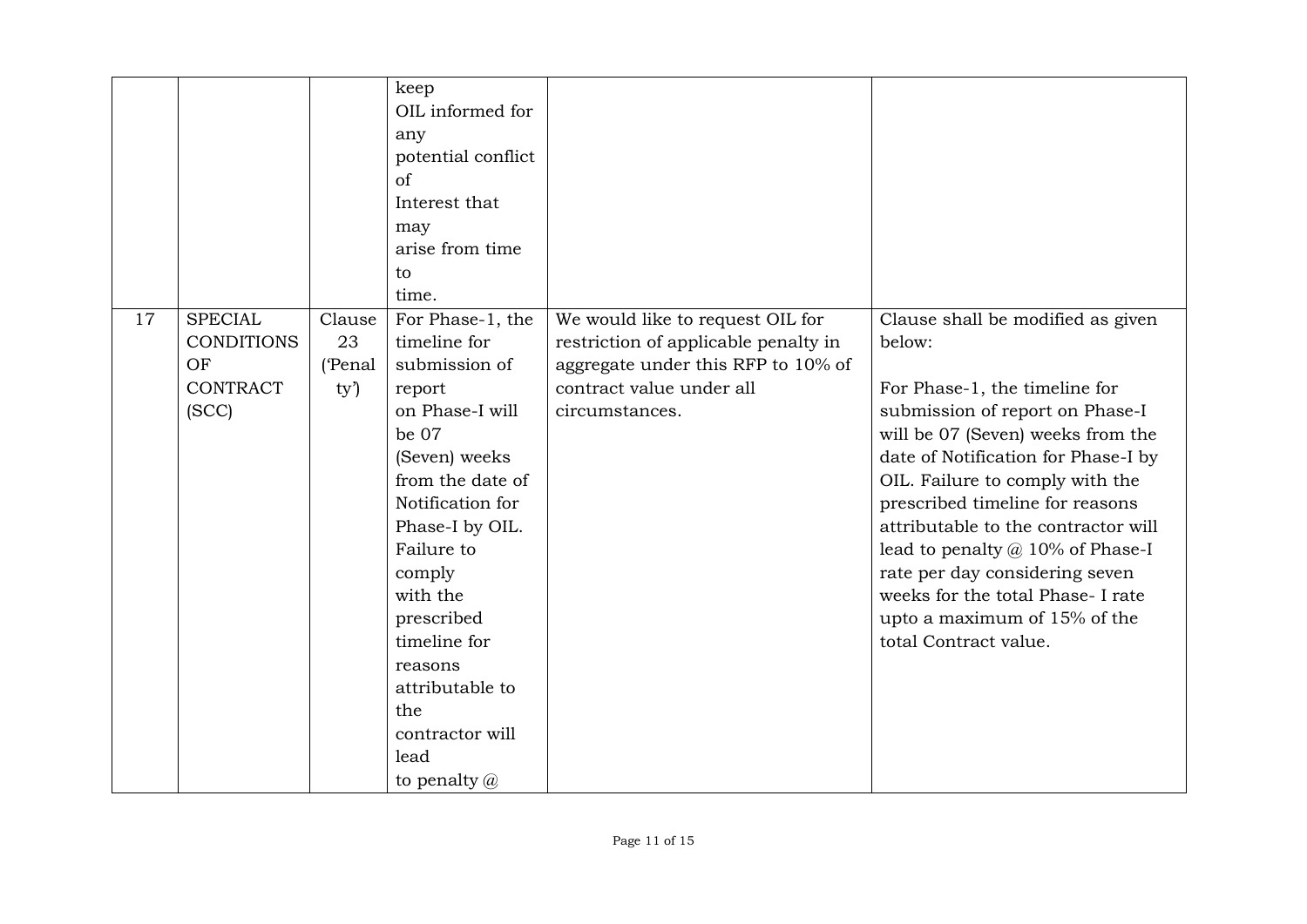|    |                   |        | $10\%$ of         |                                  |             |
|----|-------------------|--------|-------------------|----------------------------------|-------------|
|    |                   |        | Phase-I rate per  |                                  |             |
|    |                   |        | day               |                                  |             |
|    |                   |        | considering       |                                  |             |
|    |                   |        | seven             |                                  |             |
|    |                   |        | weeks for the     |                                  |             |
|    |                   |        | total             |                                  |             |
|    |                   |        | Phase-I rate      |                                  |             |
|    |                   |        | upto a            |                                  |             |
|    |                   |        | maximum of        |                                  |             |
|    |                   |        | 20% of            |                                  |             |
|    |                   |        | the total         |                                  |             |
|    |                   |        | Contract          |                                  |             |
|    |                   |        | value.            |                                  |             |
| 18 | <b>SPECIAL</b>    | Clause | In case, the      | We would like to request OIL for | Not Agreed. |
|    | <b>CONDITIONS</b> | 16     | quoted            | deletion of this clause.         |             |
|    | OF                |        | information       |                                  |             |
|    | <b>CONTRACT</b>   |        | related to        |                                  |             |
|    | (SCC)             |        | various taxes,    |                                  |             |
|    |                   |        | duties & levies   |                                  |             |
|    |                   |        | subsequently      |                                  |             |
|    |                   |        | proves wrong,     |                                  |             |
|    |                   |        | incorrect or      |                                  |             |
|    |                   |        | misleading, OIL   |                                  |             |
|    |                   |        | will have no      |                                  |             |
|    |                   |        | liability to      |                                  |             |
|    |                   |        | reimburse the     |                                  |             |
|    |                   |        | difference in the |                                  |             |
|    |                   |        | duty/tax, if the  |                                  |             |
|    |                   |        | finally assessed  |                                  |             |
|    |                   |        | amount is         |                                  |             |
|    |                   |        |                   |                                  |             |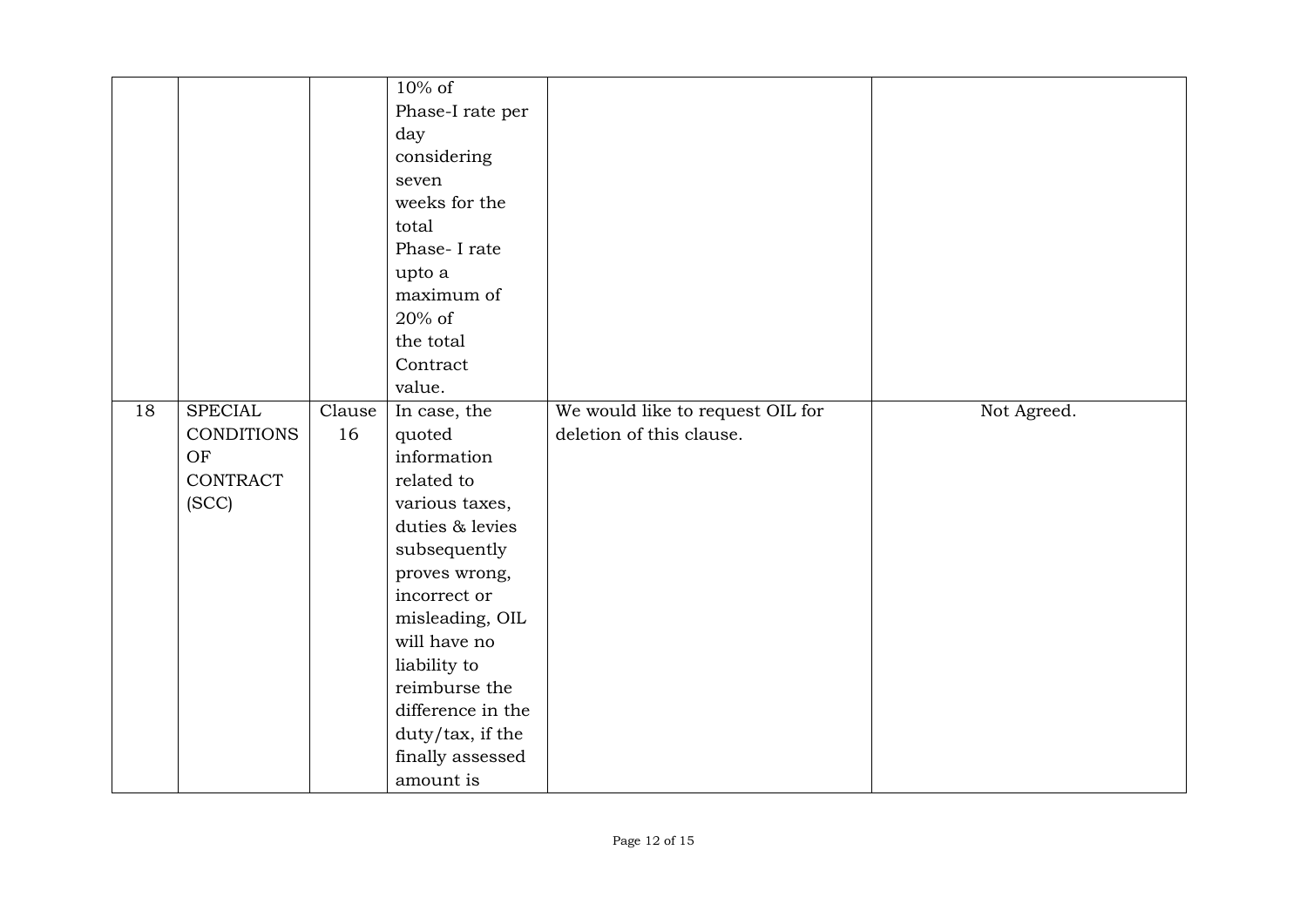|  | on the higher     |  |
|--|-------------------|--|
|  | side and OIL will |  |
|  | have to right to  |  |
|  | recover the       |  |
|  | difference and in |  |
|  | case the rate of  |  |
|  | duty/taxes        |  |
|  | finally assessed  |  |
|  | is on the lower   |  |
|  | side.             |  |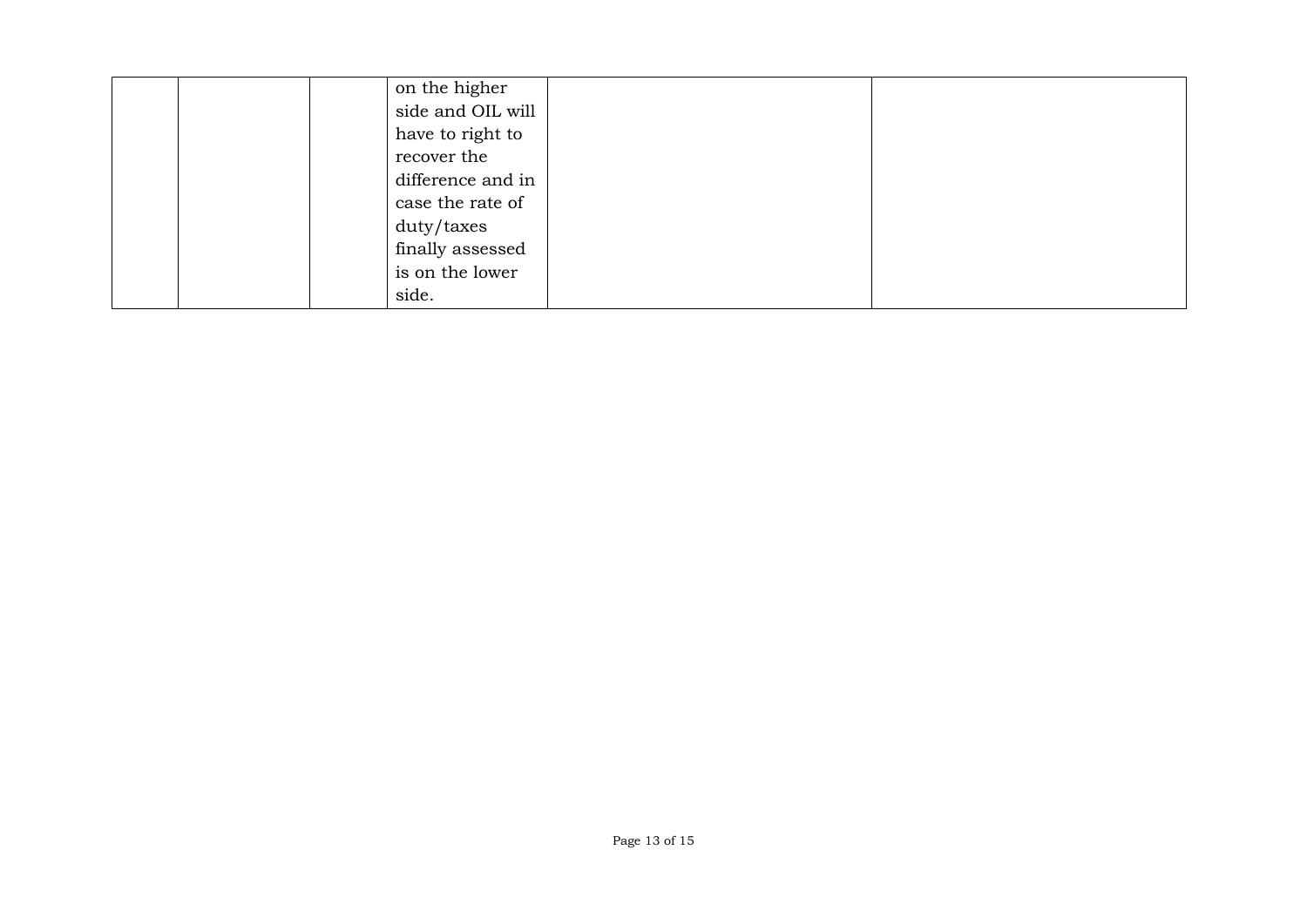| S1             | <b>Tender Clause</b>                                                                                    | <b>Clarification Sought/Proposed</b>                                                                                                                                                                                                                                                                                                                             | Rationale                                                                                                                                                                                                                                                                                                                                                       | <b>Reply</b>                                                                                                                                      |
|----------------|---------------------------------------------------------------------------------------------------------|------------------------------------------------------------------------------------------------------------------------------------------------------------------------------------------------------------------------------------------------------------------------------------------------------------------------------------------------------------------|-----------------------------------------------------------------------------------------------------------------------------------------------------------------------------------------------------------------------------------------------------------------------------------------------------------------------------------------------------------------|---------------------------------------------------------------------------------------------------------------------------------------------------|
| No.            |                                                                                                         | <b>Term</b>                                                                                                                                                                                                                                                                                                                                                      |                                                                                                                                                                                                                                                                                                                                                                 |                                                                                                                                                   |
| $\mathbf{1}$   | Notes to BEC<br>Clause 1.1 and<br>4(D)                                                                  | We request that apart from a work<br>order of a past engagement, CEO<br>certification<br>the<br>firm<br><sub>or</sub><br>certificate<br>incorporation<br>be<br>allowed<br>to<br>showcase<br>the<br>of<br>the<br>experience<br>work,<br>particularly<br>for<br>similar<br>work<br>experience where we are bound by<br>confidentiality agreements with<br>clients. | Due<br><b>NDA</b><br>to<br>and<br>confidentiality<br>agreements<br>former<br>with<br>clients<br>on<br>Self/CEO<br>engagements,<br>certification<br>should<br>be<br>allowed in place of official<br>Order/completion<br>Work<br>certificate<br>as<br>supporting<br>This<br>is<br>documents.<br>a<br>practice<br>across<br>common<br>other PSU tenders in the Oil | Not agreed.                                                                                                                                       |
| $\overline{2}$ | Forwarding<br>Letter $2.0$ (xix)                                                                        | We request that the last date of<br>bid submission be extended to 8th<br>July, 2021 (Extension by 2 weeks)                                                                                                                                                                                                                                                       | & Gas industry.<br>Due to the extensive nature<br>the<br>of<br>assignment,<br>collaborating with global<br>divisions of the company to<br>required<br>the<br>arrange<br>experience etc. will take<br>time and we would request<br>for two to showcase our<br>credentials.                                                                                       | Shall be extended for 01 (One)<br>week after uploading the changes<br>in the tender.                                                              |
| 3              | Technical<br>Evaluation<br>Criteria<br>$\overline{\phantom{a}}$<br>Similar<br>Work<br>Definition<br>for | We<br>the<br>following<br>propose<br>definition 'Change highlighted in<br>bold'-<br>'SIMILAR WORK' mentioned in<br>para 1.1 above means experience                                                                                                                                                                                                               | There have not been many<br>Production<br>enhancement<br>therefore<br>and<br>providing<br>similar experience will be                                                                                                                                                                                                                                            | Not agreed.<br>Contracts executed in India   Experience of Subsidiary or parent  <br>company may be considered for<br>experience of more than one |